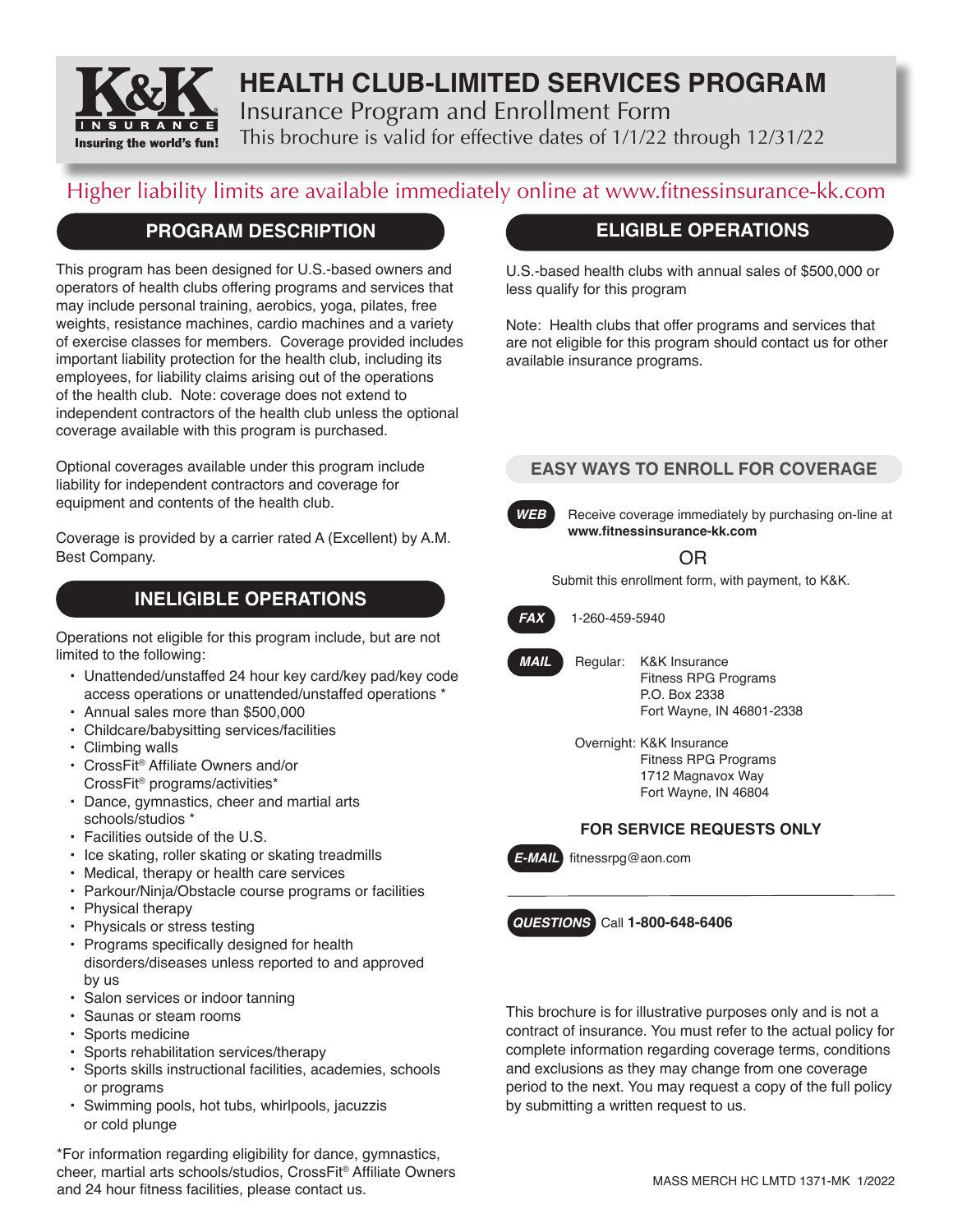# **EXCLUSIONS**

The following represent only some of the exclusions contained in this policy and state variations may apply.

- Abuse, molestation, or exploitation (unless reported to, approved by us, and the appropriate premium paid)
- Acupuncture
- All operations listed as ineligible
- Amusement devices (e.g.: rides, slides, inflatables, bungees, climbing walls, dunk tanks)
- Communicable disease
- Events, competitions, tournaments, camps/ clinics conducted or sponsored by, or on behalf of the insured, unless reported to and approved by us
- Asbestos
- The sport of boxing
- (contact/sparring)
- Cryogenic chambers/therapy
- Cyber incident, data compromise, and violation of statutes related to personal data
- Cycling (other than stationary)
- Employment-related practices<br>• Fungi or bacteria
- Fungi or bacteria
- Instruction/activity held on or in open water (e.g.: lakes, ponds, ocean)
- Lead
- Massage therapy
- Nuclear energy liability
- Sale or distribution of herbal, medicinal and/or nutritional products
- Sexually transmitted disease
- Training programs for law enforcement, public safety and military personnel
- Transportation of participants/members
- The sport of wrestling

# **COVERAGES AND LIMITS**

## **On-site and Off-site Coverage:**

Applies to the instruction activities of you and your employees and the business operations at your insured premises and also extends to locations away from your insured premises (e.g.: training or class instruction at other locations).

| <b>Coverages</b>                                                                            | <b>On-site and Off-site</b><br><b>Health Club Coverage</b> |                                   |
|---------------------------------------------------------------------------------------------|------------------------------------------------------------|-----------------------------------|
| <b>Commercial General Liability</b><br>Each Occurrence                                      | <b>Option 1</b><br>\$1,000,000                             | <b>Option 2</b><br>\$2,000,000    |
| General Aggregate<br>(other than Products-completed Operations)                             | \$5,000,000<br>per owned location                          | \$5,000,000<br>per owned location |
| Products-completed Operations Aggregate                                                     | \$1,000,000                                                | \$2,000,000                       |
| Personal and Advertising Injury                                                             | \$1,000,000                                                | \$2,000,000                       |
| Damage to Premises Rented to You (Fire Legal Liability)                                     | \$1,000,000                                                | \$1,000,000                       |
| Medical Expense (other than participants)                                                   | \$<br>5,000                                                | \$<br>5,000                       |
| Hired Auto and Employers' Nonownership Liability<br>(not available in: IL, LA, UT, VT & WI) | \$1,000,000                                                | \$2,000,000                       |
| <b>Professional Liability</b>                                                               | \$1,000,000                                                | \$2,000,000                       |
| Bodily Injury to Participants                                                               | \$1,000,000                                                | \$2,000,000                       |
| <b>Rates</b> (per \$1,000 of annual sales)                                                  | \$<br>8.75                                                 | \$<br>13.13                       |
| <b>Minimum Premiums</b>                                                                     | \$1,100.00                                                 | \$<br>1,650.00                    |

#### **\* Visit www.fitnessinsurance-kk.com for Higher Liability Limits \***

Coverage provided under this program includes:

**Commercial General Liability with Enhancement Endorsement** – coverage which protects the insured against liability claims for bodily injury and property damage arising out of premises, operations, products and completed operations and personal and advertising injury. Additional or broadening coverages added with the enhancement endorsement are:

Extended Property Damage – Expected or Intended injury resulting from use of reasonable force to protect persons or property, Non-owned watercraft – extended to 58 feet, Property Damage To Borrowed Equipment - \$10,000 each occurrence, Property Damage To Customers' Goods - \$10,000 each occurrence, Broadened Coverage – Damage to Premises Rented to You – definition expanded, Property Damage from Elevator Use, Personal And Advertising Injury From Televised Or Videotaped Material (if not professionally produced), Medical Personnel - \$100,000 Any One Person, Broadened Definition of Insured – Newly acquired or formed organization for up to 180 days, Supplementary payments - \$2,500 bail bonds, \$500 a day loss of earnings, Knowledge or Notice of Occurrence, Unintentional Failure to Disclose all Hazards, Waiver Of Transfer Of Rights Of Recovery Against Others To Us (Waiver Of Subrogation), Mental Anguish Resulting From Bodily Injury, Broadened Definition Of Mobile Equipment, Additional coverages:

- · Emergency Real Estate Consultant Fee \$25,000
- · Identify Theft Exposure \$25,000
- · Key Individual Replacement Cost \$50,000
- · Lease Cancellation Moving Expense \$2,500
- · Temporary Meeting Place \$25,000
- · Terrorism Travel Reimbursement \$25,000
- · Workplace Violence Counseling \$25,000

MASS MERCH HC LMTD 1371-MK 1/2022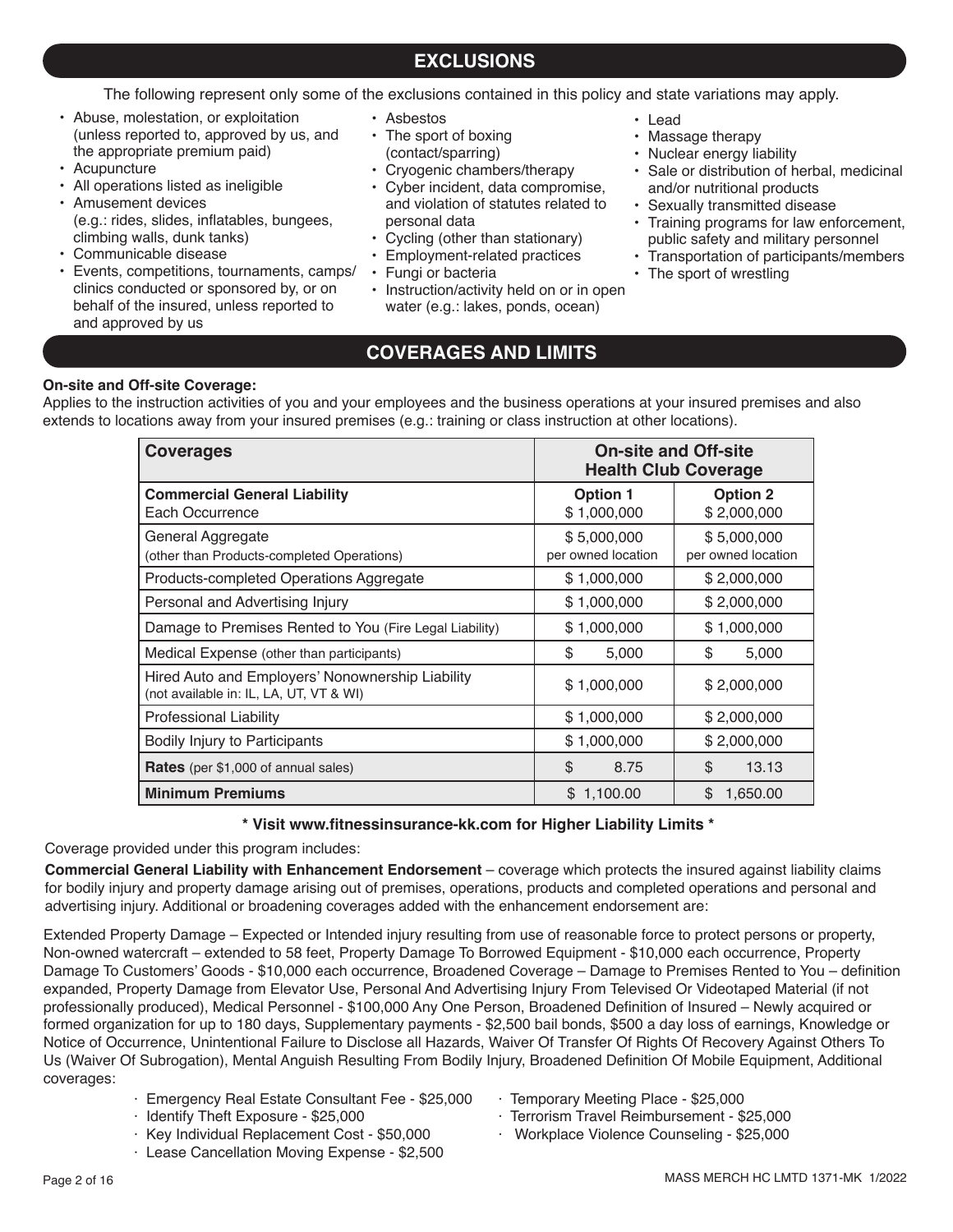# **COVERAGES AND LIMITS CONTINUED**

**Damage to Premises Rented to You** – This coverage is solely for the premises, and the contents of such premises, rented to you if the damage is caused by fire, lightning, explosion, smoke and leaks from sprinklers.

**Bodily Injury to Participants** – coverage which offers protection against bodily injury liability claims brought by persons participating in fitness/exercise activities under the direction of the insured.

**Professional Liability** – provides protection against wrongful acts (negligent act, error, omission or breach of duty in the discharge of fitness/exercise activities) that occur under the operations of the insured.

**Hired Auto and Employers' Nonownership Liability** (not available for facility locations that are in: IL, LA, UT, VT & WI) – coverage which protects the insured against liability claims arising out of the maintenance or use of motor vehicles hired, leased, rented, or borrowed by the insured on a short-term basis, as well as coverage for those autos your organization does not own, lease, hire, rent or borrow that are used in conjunction with your operations. Coverage does not extend to the transporting of participants or the use of multi-passenger vehicles (designed to carry 9 or more persons) or to those vehicles that are rented, leased, hired or borrowed on a long-term basis.

# **OPTIONAL COVERAGES AVAILABLE**

**Liability for Independent Contractors (non-employees)**

This coverage option allows you to purchase liability for those independent contractor (non-employees) instructors or trainers while they are conducting instruction activities on behalf of your health club operations.

Coverage Conditions:

- 1. You must have commercial general liability coverage for your facility with our Health Club-Limited Services RPG Insurance Program and coverage must follow the same limit option purchased for your location(s).
- 2. Coverage will be effective the day after we receive the request with premium and will expire on the expiration date of your Health Club-Limited Services RPG Insurance Program.
- 3. A U.S.-based instructor age 18 or older conducting private or group instruction on your behalf for any of the following is eligible for this coverage.
	- Acro dance
- 
- Acrobatic/partner yoga
- Aerobics
- Aerial/anti-gravity/suspended yoga
	- (certified instructors only)
- Cardio kickboxing
- Children's fitness
- programs
- Dance • Exercise
- Fitness bootcamp
- GYROTONIC®
- Hoop fitness
- Personal training
- Pilates
- Tumbling (floor only,

• Spinning® • Tai chi • Yoga • ZUMBA®

no gymnastic apparatus)

4. Ineligible instructors or those offering the following operations that are not eligible for this coverage are:

- Certified athletic trainers
- Coaching of organized competitive athletic teams
- Instructors under the age of 18
- Instruction of sport skills activities
- Instructor's employment as an exempt or non-exempt employee of a school, university or college
- 5. This coverage is 100% fully earned at inception.
- 6. Contact us for higher limit options.

| <b>Rates</b> <sup>*</sup> (annual) | <b>Option 1</b><br>\$1,000,000 CGL Limit | <b>Option 2</b><br>\$2,000,000 CGL Limit |
|------------------------------------|------------------------------------------|------------------------------------------|
| On-site and off-site coverage      | \$300.00                                 | \$450.00                                 |

\*Operations with more than 10 independent contractors may be subject to additional underwriting and premium.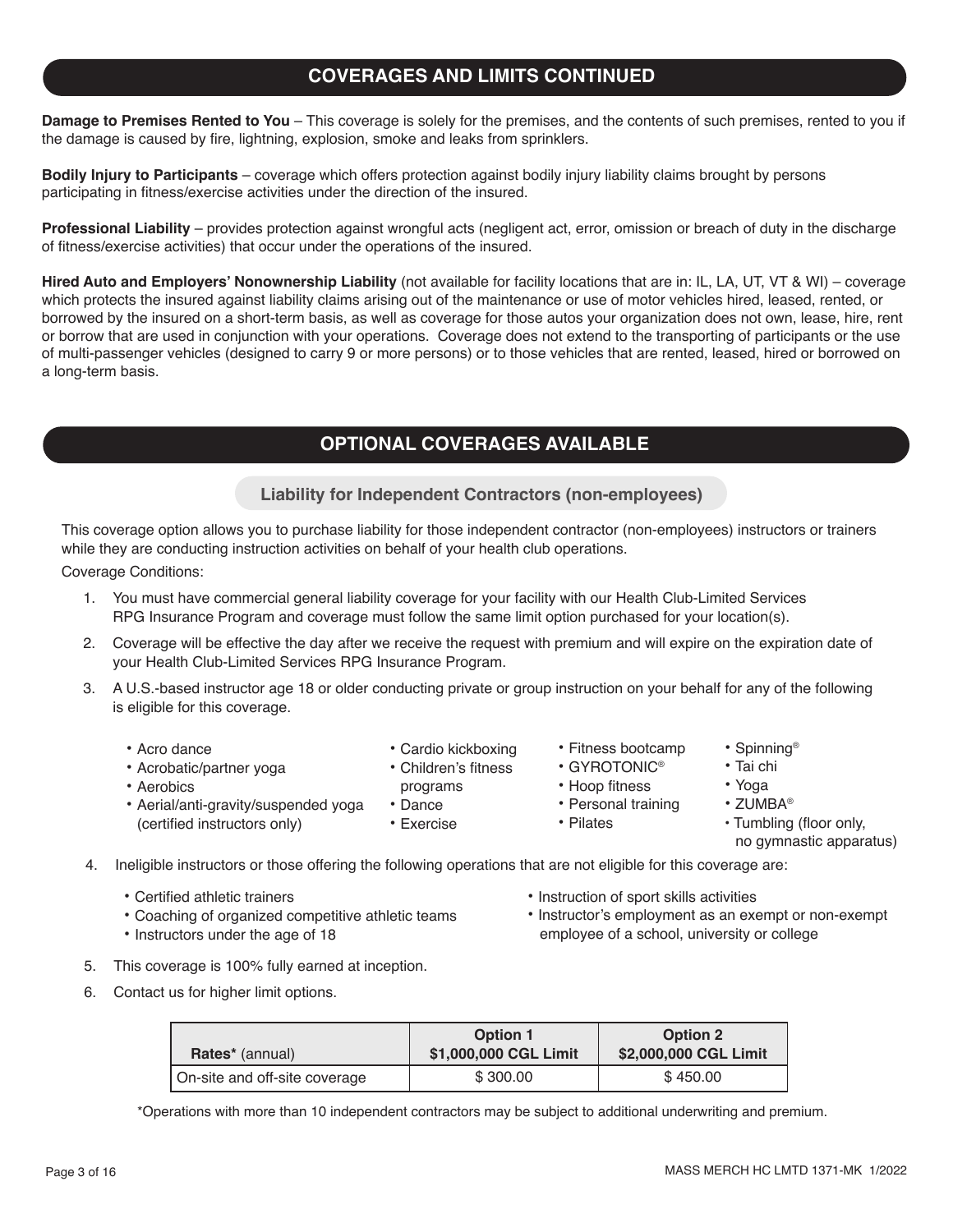# **OPTIONAL COVERAGES AVAILABLE CONTINUED**

## **Equipment and Contents Coverage (Inland Marine)**

This provides coverage for direct loss or damage to your supplies and equipment, furnishings, improvements and betterments, signs and leased personal property, HVAC or building glass where you are a tenant and who have contractual responsibility to insure due to fire, theft, vandalism or other covered causes (subject to actual policy terms and conditions). You must insure the full replacement cost of all of your equipment and contents to avoid a co-insurance penalty at the time of loss. Should you add additional equipment or contents to your inventory, please contact us to have your insured value amended to avoid a coinsurance penalty.

Additional coverages automatically included in the coverage form are

- Business Income with Extra Expense actual loss sustained (up to \$50,000)
- Money and Securities Coverage \$10,000 any one occurrence
- Valuable Papers and Records Coverage \$10,000 on premises / \$2,500 off premises
- Account Receivable Coverage \$10,000 on premises / \$2,500 off premises
- Employee Theft \$5,000 any one occurrence
- Forgery or Alteration \$10,000 any one occurrence Robbery or Safe Burglary of Other Property - \$10,000 inside the premises / \$10,000 outside the premises Additional Acquired Property – up to \$15,000
- Concession Equipment \$50,000 any one occurrence
- Pollutant Cleanup \$25,000

Coverage Conditions:

- 1. Coverage is not available on a stand-alone basis. You must have commercial general liability coverage for your health club with our Health Club-Limited Services RPG Insurance Program.
- 2. Coverage will be effective the day after we receive the proper completed enrollment form with premium and will expire on the expiration date of your Health Club-Limited Services RPG Insurance Program.
- 3. Receipt of purchase is required at the time of loss to show verification of purchase for improvements or betterments
- 4. This coverage may not be available in all states.

| <b>Rates</b>                    |        |                   |                        |
|---------------------------------|--------|-------------------|------------------------|
| <b>Total Value per Location</b> | Rate   | <b>Deductible</b> | <b>Minimum Premium</b> |
| $1 - $10,000$                   | \$.03  | 250               | \$100.00               |
| $$10,001 - $100,000$            | \$.026 | \$1,000           | \$100.00               |
| $$100,001 +$                    | \$.026 | \$2,500           | \$100.00               |

## **Sexual Abuse or Sexual Molestation Liability OR Abuse, Molestation, or Exploitation Defense Cost Reimbursement**

This program includes two options for coverage for claims arising out of sexual abuse or sexual molestation:

- Option 1: \$1,000,000 of liability coverage for sums the insured becomes legally obligated to pay as damages because of loss arising out of or in any way involving sexual abuse or sexual molestation, whether threatened or actual. Limit is a part of, and not in addition to, the general liability limit section.
- Option 2: \$100,000 of coverage for reimbursement of defense costs only resulting from claims arising out of abuse, molestation, or exploitation.

Coverage Conditions:

- 1. Coverage is contingent upon completion, as well as review and approval from us, of the underwriting questions found on page 10.
- 2. Coverage is not available on a stand-alone basis. You must have commercial general liability coverage for health club with our Health Club Limited Services RPG Insurance Program.
- 3. Only one option may be purchased.
- 4. This coverage is 100% fully earned at inception.

| <b>Rates</b>                                                                               |                                                                     |
|--------------------------------------------------------------------------------------------|---------------------------------------------------------------------|
| <b>Options</b>                                                                             | <b>Rates</b>                                                        |
| <b>Option 1 - \$1,000,000</b><br>Sexual Abuse or Sexual Molestation Liability              | \$1.75<br>(per \$1,000 of annual sales)<br>\$150.00 minimum premium |
| <b>Option 2 - \$100,000</b><br>Abuse, Molestation, Exploitation Defense Cost Reimbursement | \$100.00<br>(Flat rate)                                             |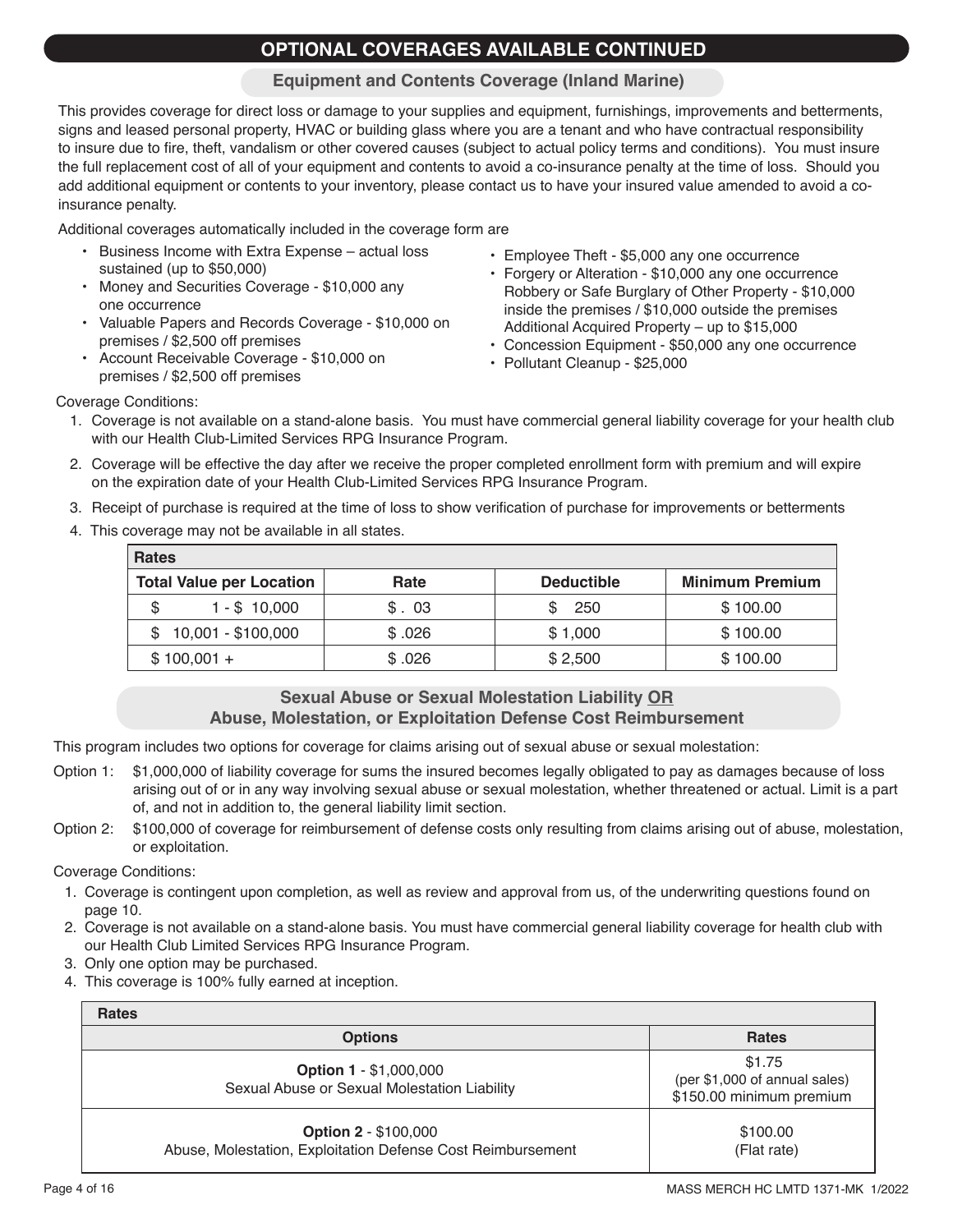# **FREQUENTLY ASKED QUESTIONS**

#### **1. Is coverage under this policy extended to independent contractors (non-employees) working on behalf of the health club?**

Independent contractors (non-employees) are covered only if the optional coverage available with this program is purchased. If this optional coverage is not purchased, as a health club owner, you need to require that all independent contractors (non-employees) working at your location(s) obtain professional liability coverage and name your businessas an additional insured to their instructor policy and submit proof of this coverage to you.

#### **2. Do I have coverage for virtual training?**

Coverage does extend to incidental virtual training provided by you (the named insured) to your clients/ members. The policy is intended to extend bodily injury coverage for training available to your clients/ members only (through a private platform such as a password protected website or a closed Facebook group) - Coverage does not extend to any training material that is accessible to the general public.

Reasonable precautions should be taken when assessing potential new clients/members online, including but not limited to: health assessments, waivers/release forms, and interviews prior to instruction or training. We encourage you to consult with an attorney to consider special waiver/release agreements that will apply specifically to virtual training.

Virtual training/instruction does not extend to any training/instruction that includes gymnastic apparatuses, tumbling, or stunting (including pyramids), or in-water activities. We do not provide coverage for cyber liability, so if you are taking payment or collecting personal information online and it is compromised, there would be no coverage under the general liability policy.

#### **3. I have been asked by my landlord to add them as an additional insured to my policy. What does this mean and how do I do that?**

An additional insured is an entity which has an insurable interest for claims arising out of your negligence as the named insured. Such possible entities are a landlord or sponsor. By providing an entity additional insured status they now are entitled to defense and indemnity (if the policy limits have not been exhausted) under your policy with no responsibility for premium payments.

#### **4. Will we receive a policy after submitting the enrollment form?**

You will receive a certificate of insurance as proof of coverage. Coverage is offered exclusively through Sports, Leisure and Entertainment Risk Purchasing Group (RPG). The RPG receives a master policy from the company. Submission of this enrollment form confirms your desire to receive coverage through the RPG. Each member receives their own certificate of insurance as their evidence of coverage. The limits of insurance apply individually to each insured member organization-there are no shared limits of liability with any other members. A copy of the RPG master policy can be requested in writing to: K&K Insurance Group, Inc., 1712 Magnavox Way, Fort Wayne, IN 46804.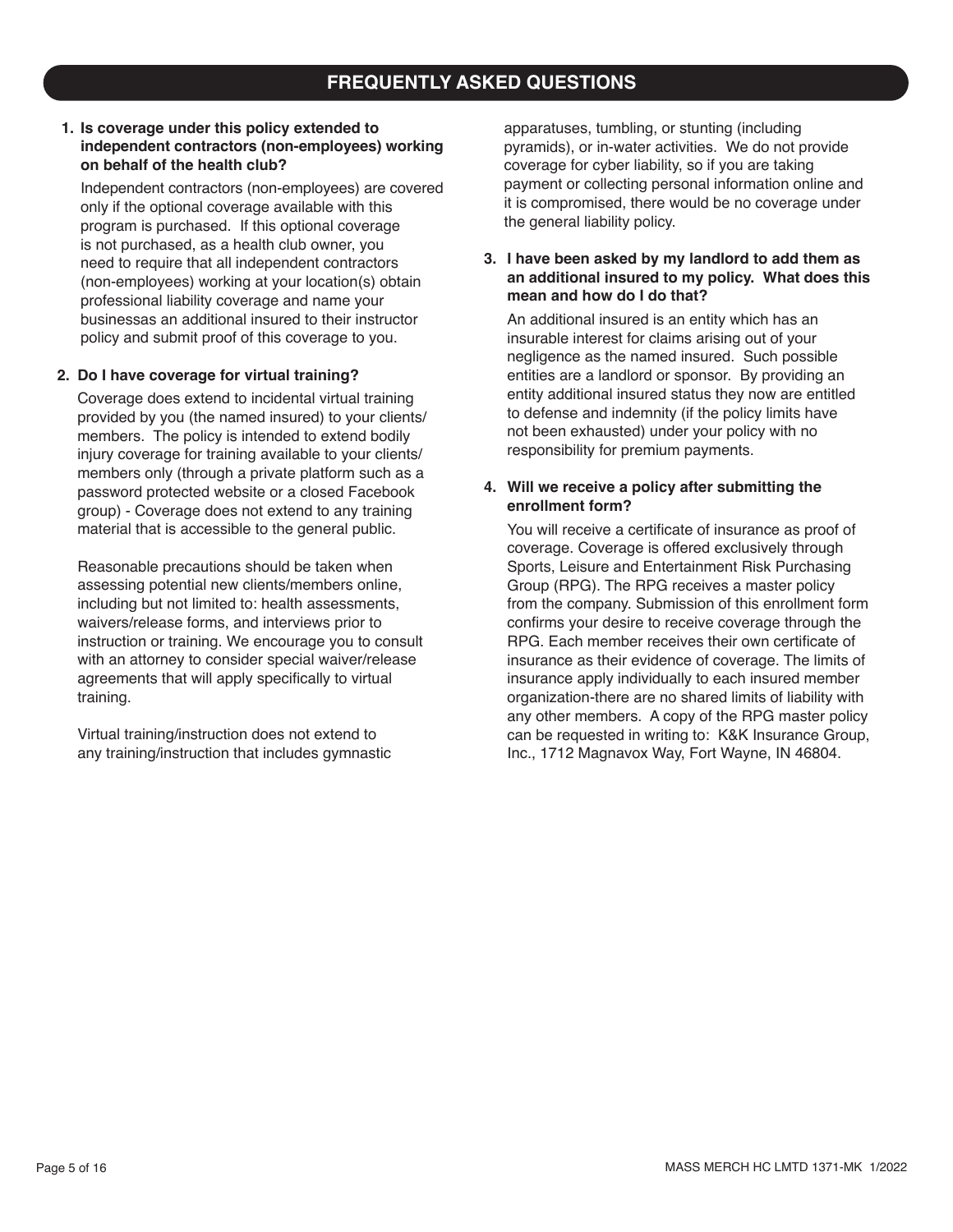

# **Enrollment Form - Health Club-Limited Services Insurance**

This brochure is valid for effective dates of 1/1/22 through 12/31/22

Completion of this enrollment form confirms your desire to obtain insurance through the Sports, Leisure and Entertainment Risk Purchasing Group. A risk purchasing group (RPG) provides group purchasing power for similar risks resulting in potential advantageous coverage terms, competitive rates, risk management bulletins, and rewards for favorable group loss experience. An RPG administration fee may be charged. The submission of this enrollment form and/or the acceptance of payment does not guarantee coverage. Certain operations are not eligible for coverage by this program. We reserve the right to decline any request for coverage.

## **TO AVOID PROCESSING DELAYS, PLEASE: 1. Complete all sections (print legibly)**

- **2. Sign and date where required**
- **3. Remit completed enrollment form (pages 6 16) with payment**

We can offer limits above \$2,000,000. Quotes available immediately for higher limits online at www.fitnessinsurance-kk.com

# **GENERAL INFORMATION**

Full legal name of business:

Note: This is the name that will appear on your Certificate of Insurance. If your company is a Sole Proprietorship, then this will be your personal name or DBA.

#### Applicant is a:  $\bigcirc$  Sole Proprietorship  $\bigcirc$  Limited Liability Co.  $\bigcirc$  Corporation  $\bigcirc$  Partnership

 $\bigcirc$  Other (describe):

| Mailing address:<br>the control of the control of the control of the control of the control of the control of             |          |              |
|---------------------------------------------------------------------------------------------------------------------------|----------|--------------|
| City:<br>and the control of the control of the control of the control of the control of the control of the control of the | State:   | $\angle$ in: |
| Contact name:                                                                                                             | Phone: 0 |              |
| Cell:                                                                                                                     | Fax: (   |              |
| E-mail:                                                                                                                   | Website: |              |

(By listing an email address, you are giving us permission to contact you by email about your policy. Refer to page 13 of the application for Electronic Disclosure and Consent)

# **LOCATIONS**

Please list locations you own or operate on a 24 hour basis, if different than the mailing location above.

(Note: Temporary leased spaces or mobile program sites should not be listed here, only your owned/operated location sites. You can add temporary/ mobile locations on the certificate request section if evidence of coverage or additional insured status is needed)

| Location 1: |                       |      |              |     |
|-------------|-----------------------|------|--------------|-----|
|             | <b>Street Address</b> | City | <b>State</b> | Zip |
| Location 2: |                       |      |              |     |
|             | <b>Street Address</b> | City | <b>State</b> | Zip |

# **DATES**

Annual coverage will begin the day after the completed enrollment form and premium are received and approved by us, or on a later date you specify below. (If renewing coverage, please provide the expiration date of your current policy.)

 $\bigcirc$  Start my coverage on this date: \_\_\_\_\_ / \_\_\_\_\_ / \_\_\_\_\_\_

# **BUSINESS INFORMATION**

| 1. Are employee(s) or a company representative on site during all open hours?    | () Yes        | ∩ No    |
|----------------------------------------------------------------------------------|---------------|---------|
| 2. Do you have locations outside of the U.S.?                                    | $\bigcap$ Yes | $()$ No |
| 3. Is your health club a dance, gymnastics, cheer or martial arts school/studio? | () Yes        | $()$ No |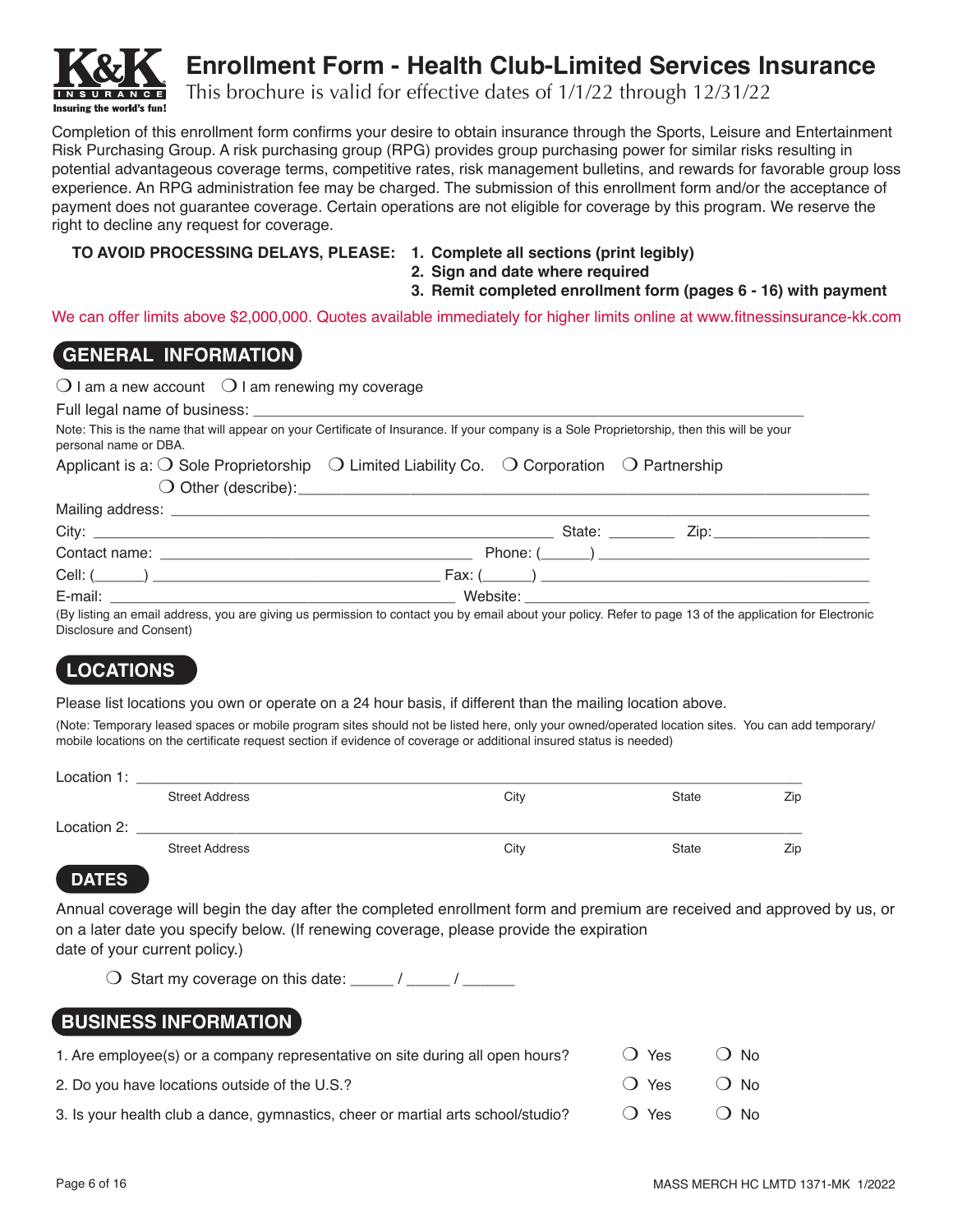# **BUSINESS INFORMATION CONTINUED**

| 4. Does your health club have any of the following features or services? |  |  |
|--------------------------------------------------------------------------|--|--|
|--------------------------------------------------------------------------|--|--|

| Childcare/babysitting services                                                                                                                                                                                                                                                                                             | $\bigcirc$ Yes                | $\bigcirc$ No                |  |
|----------------------------------------------------------------------------------------------------------------------------------------------------------------------------------------------------------------------------------------------------------------------------------------------------------------------------|-------------------------------|------------------------------|--|
| Climbing walls                                                                                                                                                                                                                                                                                                             | $\bigcirc$ Yes                | No<br>$\left( \right)$       |  |
| CrossFit <sup>®</sup> licensed services                                                                                                                                                                                                                                                                                    | $\bigcirc$ Yes                | $\bigcirc$ No                |  |
| Ice skating, roller skating or skating treadmills                                                                                                                                                                                                                                                                          | $\bigcirc$ Yes                | $\bigcirc$ No                |  |
| Medical, therapy or health care services                                                                                                                                                                                                                                                                                   | $\bigcirc$ Yes                | $\bigcirc$ No                |  |
| Parkour/ninja/obstacle course programs                                                                                                                                                                                                                                                                                     | $\bigcirc$ Yes                | $\bigcirc$ No                |  |
| Physical therapy, physicals or stress testing                                                                                                                                                                                                                                                                              | $\bigcirc$ Yes                | $\bigcirc$ No                |  |
| Programs specifically designed for health disorders/diseases                                                                                                                                                                                                                                                               | $\bigcirc$ Yes                | $\bigcirc$ No                |  |
|                                                                                                                                                                                                                                                                                                                            |                               |                              |  |
| Salon services or indoor tanning                                                                                                                                                                                                                                                                                           | $\bigcirc$ Yes                | $\bigcirc$ No                |  |
| Sports medicine                                                                                                                                                                                                                                                                                                            | $\bigcirc$ Yes                | $\bigcirc$ No                |  |
| Sports rehabilitation services/therapy                                                                                                                                                                                                                                                                                     | $\bigcirc$ Yes                | $\bigcirc$ No                |  |
| Sports skills instructional programs                                                                                                                                                                                                                                                                                       | $\bigcirc$ Yes                | $\bigcirc$ No                |  |
| Swimming pools, saunas, steam rooms, hot tubs, whirlpools, jacuzzis or<br>cold plunge                                                                                                                                                                                                                                      | $\bigcirc$ Yes                | $\bigcirc$ No                |  |
| The exposures/activities listed above are not eligible under this program. If you have answered yes to any of the questions, please<br>contact our office to determine if other coverage/program options are available, or visit www.fitnessinsurance-kk.com to review<br>additional fitness insurance programs available. |                               |                              |  |
| 5. Do you have any independent contractors (non-employees) working at your<br>studio/facility?<br>If yes, how many?______________                                                                                                                                                                                          | $\bigcirc$ Yes                | No<br>$\left( \quad \right)$ |  |
| 6. Does your facility have a boxing ring/cage?<br>(Facilities with boxing rings/cages are subject to additional underwriting questions and may not be eligible.)                                                                                                                                                           | Yes<br>$\left( \quad \right)$ | <b>No</b><br>$\mathbf{L}$    |  |
| 7. FOR NEW ACCOUNTS ONLY                                                                                                                                                                                                                                                                                                   |                               |                              |  |
| Do you have current coverage in place?                                                                                                                                                                                                                                                                                     | $\bigcirc$ Yes                | $\bigcirc$ No                |  |
| If no, please check/explain:                                                                                                                                                                                                                                                                                               |                               |                              |  |
| O New business operation O Other, please explain: ______________________________                                                                                                                                                                                                                                           |                               |                              |  |
| If yes:                                                                                                                                                                                                                                                                                                                    |                               |                              |  |
|                                                                                                                                                                                                                                                                                                                            |                               |                              |  |
| b) Is your current carrier non-renewing your coverage?<br>If yes, why?_                                                                                                                                                                                                                                                    | $\bigcirc$ Yes $\bigcirc$ No  |                              |  |
| c) In the past 4 years, have you had any losses?                                                                                                                                                                                                                                                                           | $\bigcirc$ Yes $\bigcirc$ No  |                              |  |
| If yes, please provide current loss runs with at least 4 years of loss history, including your current year.<br>In addition, please describe any liability or medical claims over \$5,000 that have been paid under your<br>insurance coverage for those years.                                                            |                               |                              |  |

**K&K Insurance Group, Inc. • P.O. Box 2338 • Fort Wayne, IN 46801-2338 • 1-800-648-6406 • Fax 1-260-459-5940 Website www.kandkinsurance.com**  K&K Insurance Group, Inc. is a licensed insurance producer in all states (TX license #13924); operating in CA, NY and MI as K&K Insurance Agency (CA license #0334819)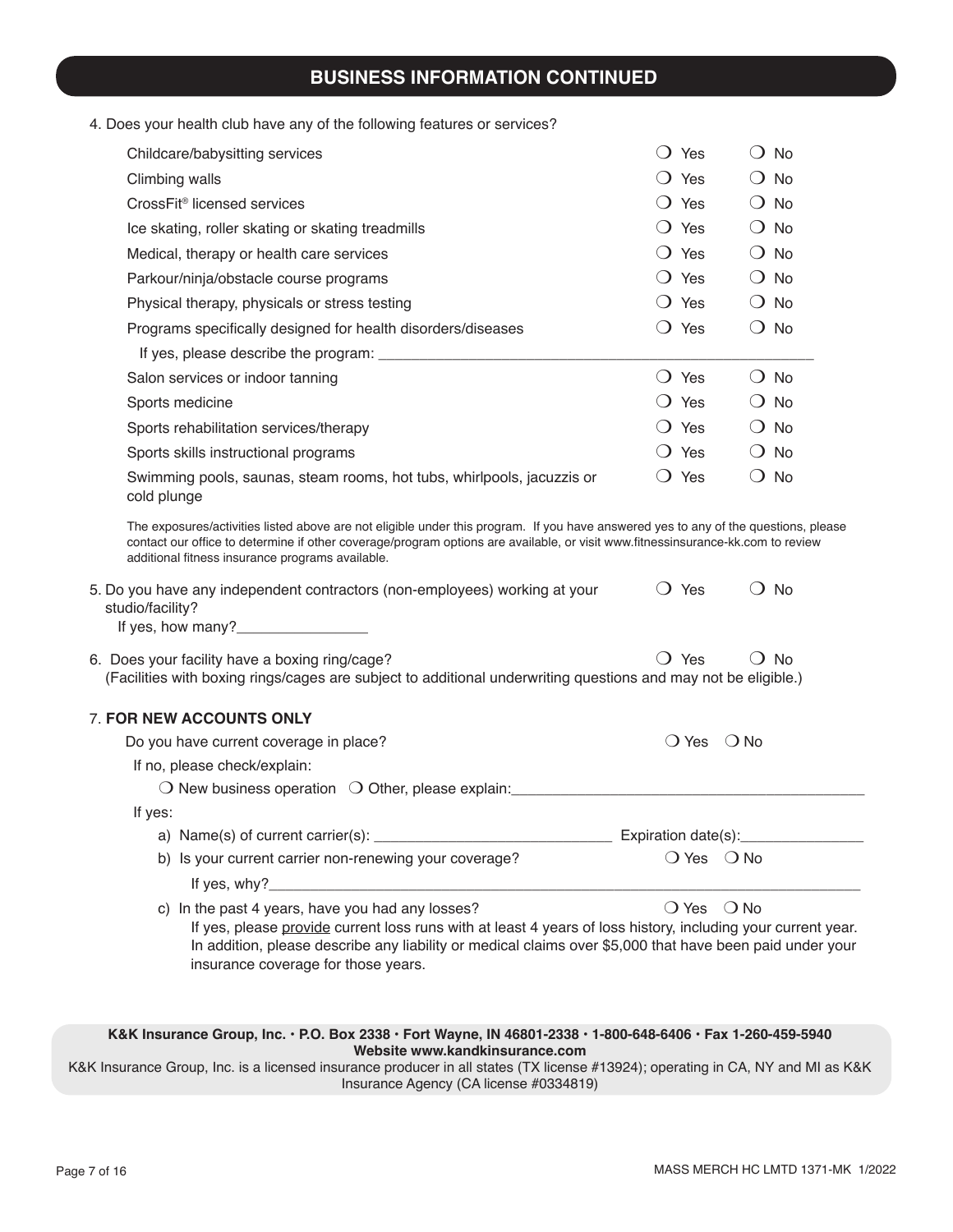# **PROGRAM PREMIUM CALCULATION**

#### **Select an option and calculate premium.**

O Check if a higher liability (CGL) limit is needed and to obtain a quote. Limit requested: \$<br>Quoted Premium Due: \$ (Office Use Only) **Quoted Premium Due: \$\_\_\_\_\_\_\_\_\_\_\_\_\_\_\_\_\_\_\_\_\_\_\_\_\_\_\_\_ (Office Use Only)**

### **On-site and Off-site Health Club Coverage**

Coverage applies to the operations of the health club at their own insured location(s) and also extends to their operations conducted at locations owned/operated by others.

| <b>Option 1</b>               | <b>Option 2</b>               |
|-------------------------------|-------------------------------|
| \$1,000,000 CGL Limit         | \$2,000,000 CGL Limit         |
| $Rate = $.00875$              | $Rate = $.01313$              |
| Minimum Premium = $$1,100.00$ | Minimum Premium = $$1,650.00$ |

| <b>Annual Sales</b>                                                                                                                    |  | Rate      |    | <b>Premium</b> |
|----------------------------------------------------------------------------------------------------------------------------------------|--|-----------|----|----------------|
|                                                                                                                                        |  |           |    |                |
| <b>Minimum Premium</b><br>Please enter minimum premium from above.                                                                     |  |           | \$ |                |
| <b>Program Premium</b><br>If the total calculated premium is less than the minimum premium,<br>the premium due is the minimum premium. |  | (A)<br>\$ |    |                |

## **OPTIONAL COVERAGES PREMIUM CALCULATION**

**Liability for Independent Contractors (non-employees) Coverage**

#### m **Check here and skip this section if you do not want this coverage option**

Coverage for these instructors only applies while they are conducting activities on behalf of your health club. You must choose the same limit option that was selected for your health club above.

#### **On-site and Off-site Coverage Rates\*** (annual)

| Option 1 - \$1,000,000 CGL Limit | \$300.00            |
|----------------------------------|---------------------|
| Option 2 - \$2,000,000 CGL Limit | $\bigcirc$ \$450.00 |
| <b>Higher Limit Option \$</b>    | \$                  |

\* Operations with more than 10 independent contractors may be subject to additional underwriting and premium.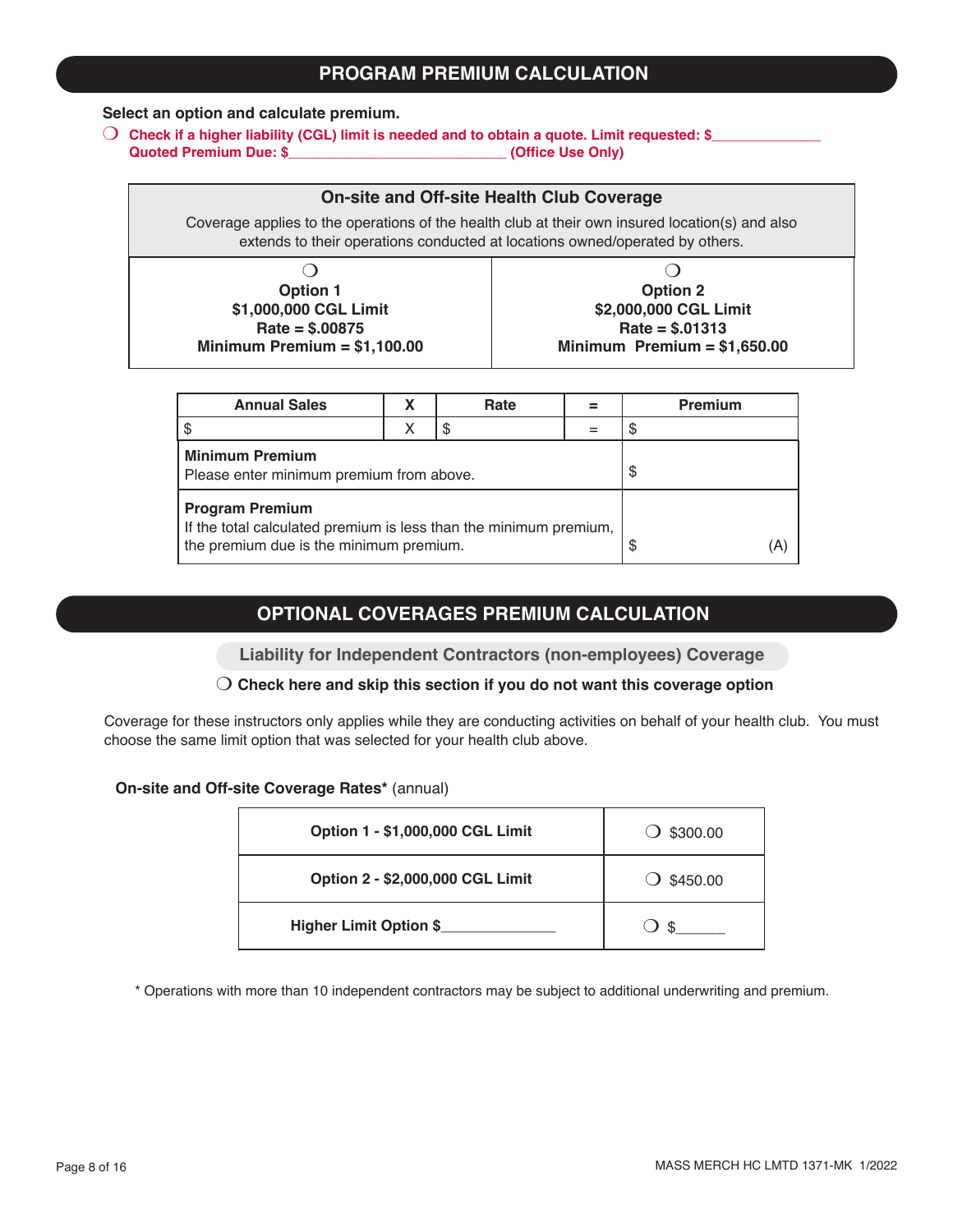# **OPTIONAL COVERAGES PREMIUM CALCULATION CONTINUED**

**Equipment and Contents Coverage (Inland Marine)**

TO AVOID A CO-INSURANCE PENALTY, YOU MUST INSURE 100% OF THE REPLACEMENT COST OF YOUR EQUIPMENT AND CONTENTS FOR ALL OF YOUR LOCATIONS.

|  | $\bigcirc$ Check here and skip this section if you do not want this coverage option |  |  |  |  |
|--|-------------------------------------------------------------------------------------|--|--|--|--|
|--|-------------------------------------------------------------------------------------|--|--|--|--|

#### **Step 1: Fill in the values to determine your total replacement cost amount for ALL locations**

| Individually list any items with values over \$5,000                                                                                                                                    | <b>Value</b> |
|-----------------------------------------------------------------------------------------------------------------------------------------------------------------------------------------|--------------|
|                                                                                                                                                                                         |              |
|                                                                                                                                                                                         |              |
|                                                                                                                                                                                         |              |
| Provide values for categories below                                                                                                                                                     |              |
| (DO NOT include those values already shown above)                                                                                                                                       |              |
| <b>Supplies &amp; Inventory</b> (office supplies, items held for sale)                                                                                                                  |              |
| <b>Equipment &amp; Contents</b> (athletic equipment, electronics, furniture,<br>non-structural glass, phone/fax system, office contents, etc.)                                          |              |
| <b>Improvements &amp; Betterments</b> (items you have installed or altered<br>at your expense, such as flooring, mirrors, ceiling tile, window<br>treatments, lighting, shelving, etc.) |              |
| <b>Signs</b> (indoor or outdoor)                                                                                                                                                        |              |
|                                                                                                                                                                                         |              |
| Total replacement value for all location(s) (add all lines above)                                                                                                                       |              |

#### **Step 2: Complete ONLY if your replacement cost value is over \$100,000**

1. Please describe the building type your equipment is stored in (e.g.: frame or fire resistive warehouse)

|         | 2. Do you have a security system in place:                                                                                                 |        | Yes ( ) No                                                                                                   |
|---------|--------------------------------------------------------------------------------------------------------------------------------------------|--------|--------------------------------------------------------------------------------------------------------------|
|         |                                                                                                                                            |        |                                                                                                              |
|         | 3. Is any other operations, besides your own, or equipment of others stored in the same facility                                           |        |                                                                                                              |
|         | in which you store your equipment?                                                                                                         |        | Yes () No                                                                                                    |
|         |                                                                                                                                            |        |                                                                                                              |
|         | 4. Please attach a complete inventory list with values of each item                                                                        |        |                                                                                                              |
| Step 3: | Calculate premium                                                                                                                          |        |                                                                                                              |
|         |                                                                                                                                            |        | (If total calculated premium is less than the minimum premium, the total premium due is the minimum premium) |
|         | My total replacement value is between $$1 - $10,000$<br>(\$250 deductible will apply)<br>$$.03 \times $$<br><b>Total Replacement Value</b> |        | (C)<br><b>Equipment and Contents Premium</b><br>(\$100.00 minimum premium applies)                           |
|         | $\bigcirc$ My total replacement value is over \$10,000                                                                                     |        |                                                                                                              |
|         | (A \$1,000 deductible applies to values from \$10,001 - \$100,000 and a \$2,500 deductible applies to values over \$100,000)               |        |                                                                                                              |
|         | $$.026 \times$ \$                                                                                                                          | $=$ \$ | $\sim$<br>(C)                                                                                                |
|         | <b>Total Replacement Value</b>                                                                                                             |        | <b>Equipment and Contents Premium</b><br>(\$100.00 minimum premium applies)                                  |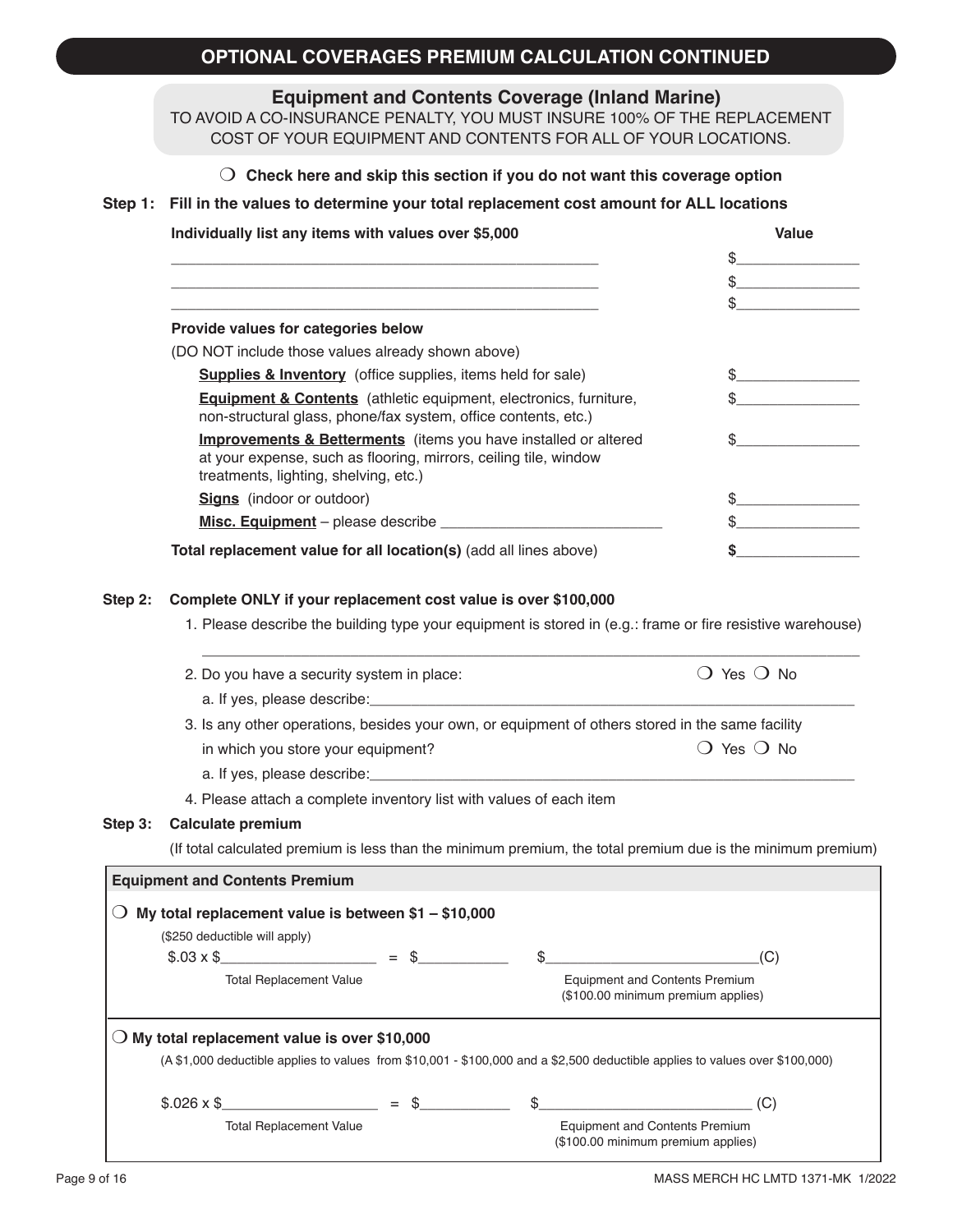## **Sexual Abuse or Sexual Molestation Liability Coverage OR Abuse, Molestation, or Exploitation Defense Cost Reimbursement**

Coverage is contingent upon underwriting review and approval of the following questionnaire.

#### m **Check here and skip this section if you do not want this coverage option**

| 1. Does your organization currently have employees, volunteers or independent contractors?                            | ○ Yes ○ No |  |
|-----------------------------------------------------------------------------------------------------------------------|------------|--|
| The term "Volunteers" means someone, including parent volunteers, who exerts control over or supervises participants. |            |  |

| 2. Have any claims, allegations or charges of abuse, molestation or sexual misconduct<br>been made against you or your organization or anyone working on behalf of your<br>organization?<br>If yes, please explain: | $() Yes$ $() No$ |  |
|---------------------------------------------------------------------------------------------------------------------------------------------------------------------------------------------------------------------|------------------|--|
| 3. Are you aware of any occurrences that could lead to a claim?<br>If yoo plongo ovploin:                                                                                                                           | $O$ Yes $O$ No   |  |

| If yes please explain:                                                                                                                                                                                          |              |        |
|-----------------------------------------------------------------------------------------------------------------------------------------------------------------------------------------------------------------|--------------|--------|
| 4. Do you, your organization or sanctioning/governing body have written procedures in<br>place regarding the prevention and mitigation of abuse, molestation or sexual misconduct?<br>If yes:                   | ( ) Yes      | ( ) No |
| a. Do the procedures require that known or suspected abuse incidents must be<br>be reported to law enforcement?                                                                                                 | () Yes () No |        |
| b. Are written procedures provided or available to each employee, volunteer,<br>independent contractor or sanctioning/governing body member?                                                                    | () Yes () No |        |
| c. Does your written plan include reasonable procedures to limit one-on-one interactions $\bigcirc$ Yes $\bigcirc$ No<br>between a minor and an adult (who is not the minor's legal guardian) to those that are |              |        |

5. Please complete the following questions regarding employee, volunteer, or independent contractor screening controls used by your organization.

observable by another adult and within an interruptible distance, except under

 $\bigcirc$  Check here and skip the chart below if you have no employees, volunteers, or independent contractors

| <b>Please Complete All Questions</b><br>The term "Volunteers/Independent contractors" in the following questions<br>means someone who exerts control over or supervises participants. | <b>Employees</b><br>(Check Here if<br>No Employees $\bigcirc$ ) | Volunteers/Independent<br>contractors<br>(Check Here if No Volunteers/<br>Independent contractors $\bigcirc$ ) |
|---------------------------------------------------------------------------------------------------------------------------------------------------------------------------------------|-----------------------------------------------------------------|----------------------------------------------------------------------------------------------------------------|
| Are employee/volunteer applications required?                                                                                                                                         | ( ) Yes<br>$()$ No                                              | $()$ Yes<br>∴ No                                                                                               |
| If yes, does the application include questions about whether<br>the individual has ever been convicted for any crime involving<br>physical violence or sex related offenses?          | () Yes () No                                                    | () Yes () No                                                                                                   |
| If yes and applicant checks yes, do you reject the applicant?                                                                                                                         | () Yes () No                                                    | $() Yes$ $() No$                                                                                               |
| Are background checks provided by a third party vendor/service?                                                                                                                       | $O$ Yes $O$ No                                                  | () Yes<br>∴ No                                                                                                 |
| If yes, do you reject an applicant with any history of physical<br>violence or sex related offenses?                                                                                  | Yes<br>( ) N∩<br>$\left( \quad \right)$                         | ∶ ) N∩<br>Yes                                                                                                  |

Please explain any "No" responses to questions asked in #5:

emergency circumstances?

6. Calculate premium

| <b>Rates</b>                                                                                                             |        |   |                     |   |    |                |  |
|--------------------------------------------------------------------------------------------------------------------------|--------|---|---------------------|---|----|----------------|--|
| Option 1 - \$1,000,000 Sexual Abuse or Sexual Molestation Liability<br>(Choose the same option as purchased on page 8.)  |        |   |                     |   |    |                |  |
| <b>Type of Coverage</b>                                                                                                  | Rate   | X | <b>Annual Sales</b> | = |    | <b>Premium</b> |  |
| On-site and Off-site                                                                                                     | .00175 |   |                     |   |    |                |  |
| <b>Option 1 Total Premium</b><br>Insert premium total from above or \$150.00 minimum premium. The higher amount applies. |        |   |                     |   | \$ | (D)            |  |
| Option 2 - \$100,000 Abuse, Molestation, or Exploitation Defense Cost Reimbursement                                      |        |   |                     |   |    | \$100.00(D)    |  |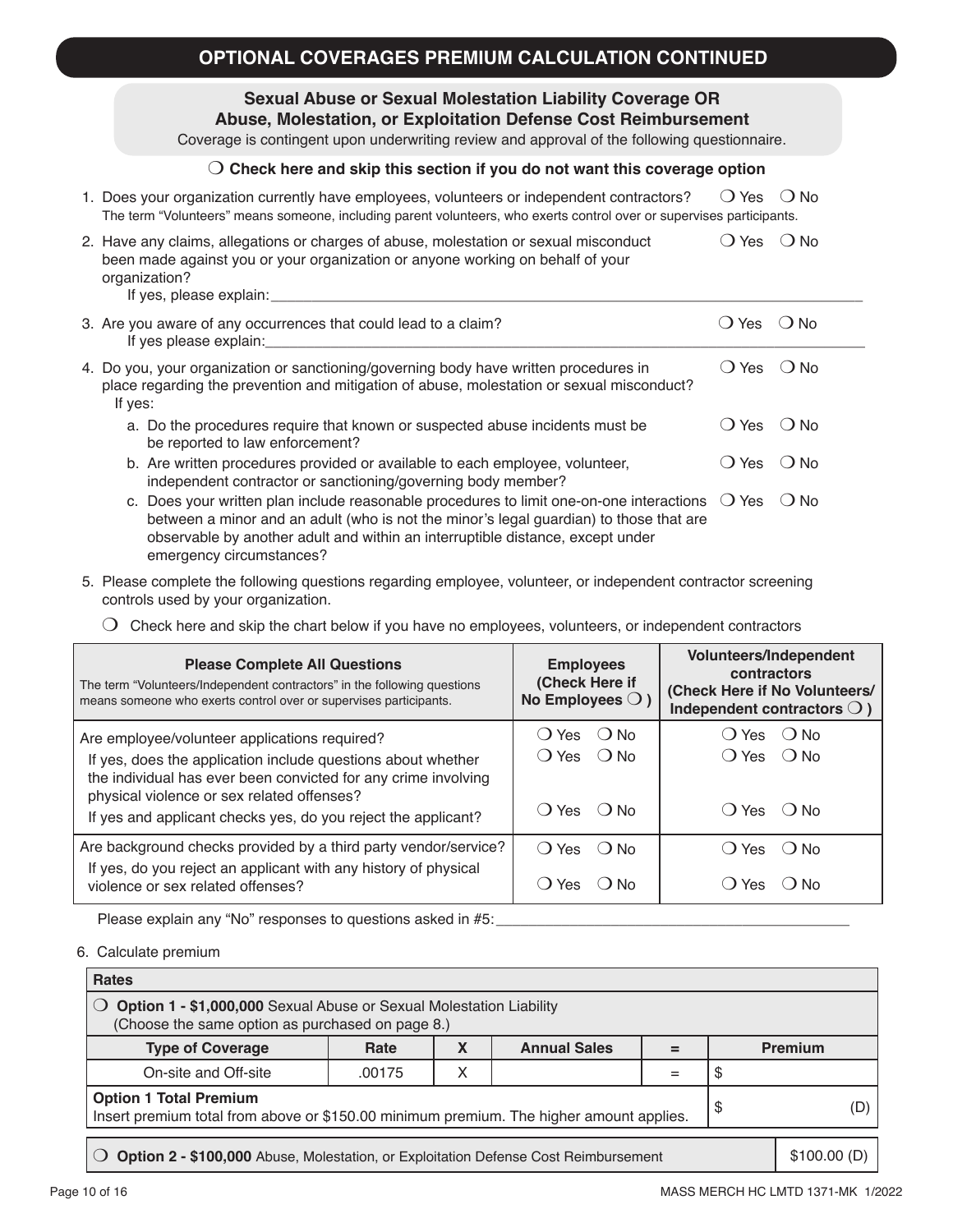# **TOTAL COST SUMMARY**

| Program Premium (Required Coverage)                                                                                                     | \$           | (A) |
|-----------------------------------------------------------------------------------------------------------------------------------------|--------------|-----|
| Liability for Independent Contractors Premium (Optional Coverage)                                                                       | \$           | (B) |
| Equipment and Contents Premium (Optional Coverage)                                                                                      | \$           | (C) |
| Sexual Abuse/Sexual Molestation Premium: (Optional Coverage)<br>○ \$100,000 Defense Reimbursement Only OR ○ \$1,000,000 Liability Limit | \$           | (D  |
| Subtotal Due (add lines A thru D)                                                                                                       | \$           | (E) |
| Risk Purchasing Group Administration Fee (REQUIRED to process enrollment)                                                               | 15.00<br>\$. | (F  |
| Total Cost Due (add lines E & F)                                                                                                        | \$           |     |

## **COSTS ARE 20% FULLY EARNED AND NON-REFUNDABLE/NON-TRANSFERRABLE ONCE COVERAGE BEGINS\***

## **COVERAGE IS CONTINGENT UPON RECEIPT OF PAYMENT AND A FULLY COMPLETED ENROLLMENT.**

## **NO COVERAGE WILL BE DEEMED IN EFFECT UNTIL THE ACCURATE PAYMENT IS RECEIVED BY THE COMPANY OR THEIR REPRESENTATIVE.**

## **CANCELLATIONS/CHANGES CAN ONLY BE MADE BY THE NAMED INSURED.**

\* See page 3 and 4. Liability for Independent Contractors and Sexual Abuse/Sexual Molestation options are 100% fully earned at inception.

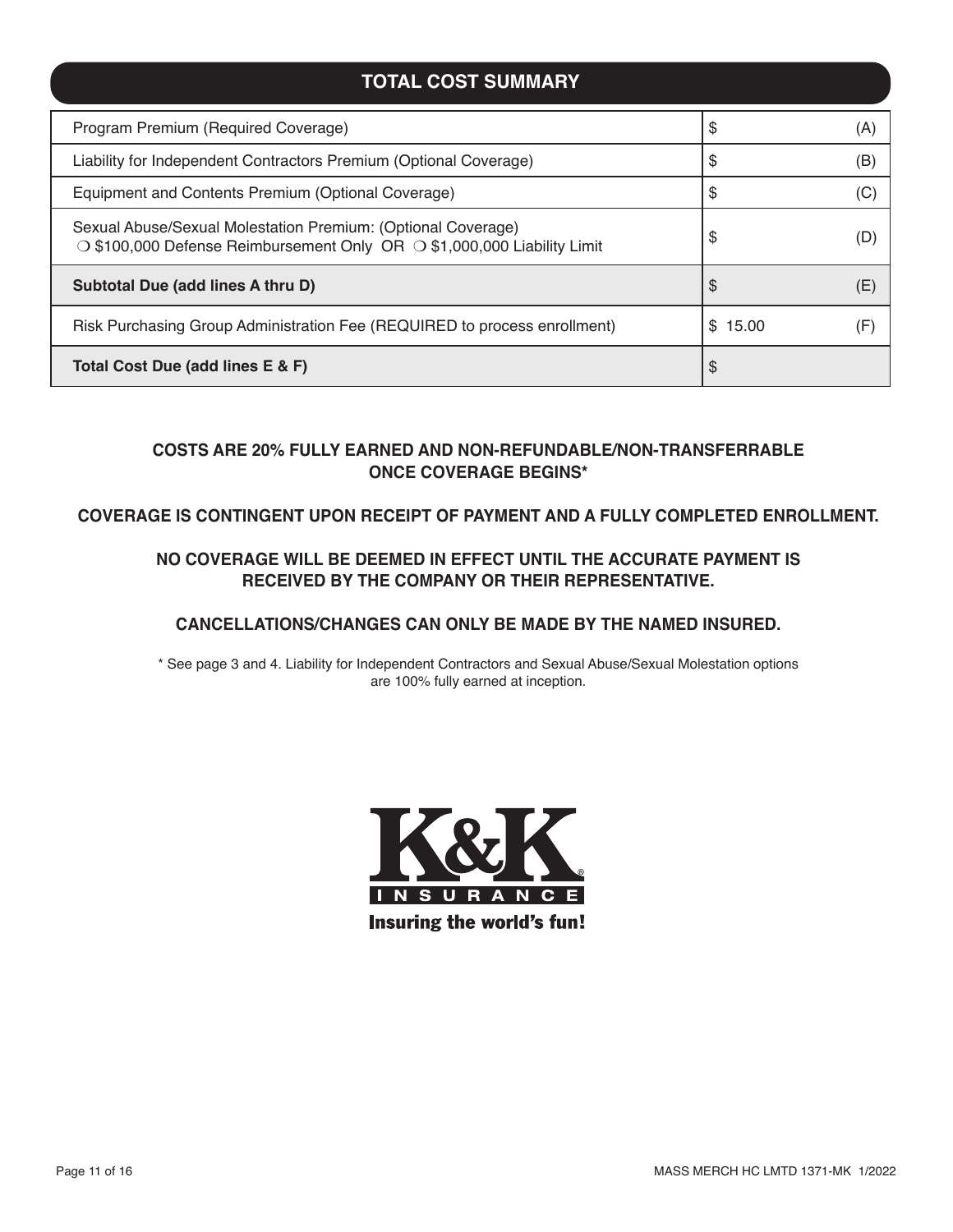# **CERTIFICATE REQUESTS**

| Once your enrollment form is approved, you will receive a Certificate of Insurance as evidence that coverage is bound.<br>Complete this section if you require additional certificates listing a facility, property owner or similar third-party as an<br>additional insured on your policy. Provide a separate request for each additional certificate needed.                                                   |
|-------------------------------------------------------------------------------------------------------------------------------------------------------------------------------------------------------------------------------------------------------------------------------------------------------------------------------------------------------------------------------------------------------------------|
| Note: Please request all additional insureds needed for this policy term. Additional insureds from the expiring policy term will<br>not be automatically renewed.                                                                                                                                                                                                                                                 |
| 1. When is this certificate needed? : $\frac{1}{\frac{1}{2} \cdot \frac{1}{2} \cdot \frac{1}{2} \cdot \frac{1}{2} \cdot \frac{1}{2} \cdot \frac{1}{2} \cdot \frac{1}{2} \cdot \frac{1}{2} \cdot \frac{1}{2} \cdot \frac{1}{2} \cdot \frac{1}{2} \cdot \frac{1}{2} \cdot \frac{1}{2} \cdot \frac{1}{2} \cdot \frac{1}{2} \cdot \frac{1}{2} \cdot \frac{1}{2} \cdot \frac{1}{2} \cdot \frac{1}{2} \cdot \frac{1}{2$ |
| 2. This certificate is for: $\bigcirc$ General Liability Coverage                                                                                                                                                                                                                                                                                                                                                 |
| $\bigcirc$ All locations                                                                                                                                                                                                                                                                                                                                                                                          |
|                                                                                                                                                                                                                                                                                                                                                                                                                   |
| $\bigcirc$ Equipment & Contents/Inland Marine Coverage (if applicable)                                                                                                                                                                                                                                                                                                                                            |
| 3. What is the additional insured's relationship to you? $\bigcirc$ Owner/manager/lessor of premises (facility or venue)                                                                                                                                                                                                                                                                                          |
| $\bigcirc$ Sponsor $\bigcirc$ Co-promoter $\bigcirc$ Lessor of equipment/contents (liability) $\bigcirc$ Loss Payee (equipment/contents)                                                                                                                                                                                                                                                                          |
|                                                                                                                                                                                                                                                                                                                                                                                                                   |
| NOTE: The certificate holder will automatically be an Additional Insured for an Owner/manager/lessor, Sponsor or Co-Promoter relationship                                                                                                                                                                                                                                                                         |
|                                                                                                                                                                                                                                                                                                                                                                                                                   |
|                                                                                                                                                                                                                                                                                                                                                                                                                   |
|                                                                                                                                                                                                                                                                                                                                                                                                                   |
| 5. Does the certificate holder/additional insured require any special wording or endorsements? $\bigcirc$ Yes $\bigcirc$ No                                                                                                                                                                                                                                                                                       |
| If yes, check all that apply: $\bigcirc$ Primary/Noncontributory $\bigcirc$ Waiver of subrogation                                                                                                                                                                                                                                                                                                                 |
|                                                                                                                                                                                                                                                                                                                                                                                                                   |
| NOTE: If you are not sure, please attach a copy of the insurance requirements/instructions you've received.                                                                                                                                                                                                                                                                                                       |
| 6. For Loss Payee: Type of equipment (please describe): Replacement cost value: _______                                                                                                                                                                                                                                                                                                                           |

**The most common delay in certificate processing is caused by providing partial or incorrect name and/or instructions. Please check your request carefully before submitting.**

# **COVERAGE EXCLUSIONS**

The following notable exclusions are contained in the commercial general liability coverage provided by this program (note: state variations may apply). Abuse, molestation, or exploitation, unless reported to, approved by us, and the appropriate premium paid; Acupuncture; Any adult-themed parties/ meetings/trips, including but not limited to parties/meetings/trips during which demonstration of products and/or services used in the adult entertainment industry takes place; Asbestos; Athletic competitions held/sponsored by the insured or in which the insured's members participates; Commercial general liability standard exclusions (CG001 4/13 edition); Cap on losses from certified acts of terrorism; Communicable disease; Cryogenic chambers/therapy; Cyber incident, data compromise, and violation of statutes related to personal data; Cycling (other than stationary); Employment related practices; Events, competitions, tournaments, camps/clinics conducted or sponsored by, or on behalf of the insured, unless reported to, and approved by us; Fireworks; Fitness/exercise operations related, in whole or in part, to performance as an exotic dancer or any similar occupation in the adult entertainment industry; Full-size trampolines; Fungi or bacteria; Independent Contractors: Independent Contractors (non-employees) under the age of 18, and/or instructing sports skills, and/or coaching of organized competitive athletic teams, and/or operating as a certified athletic trainer and/or exempt or non-exempt employee of a university or college; Instruction/activities held on or in open water (e.g.: lakes, ponds, ocean); Lead; Massage therapy; Multi-passenger vehicles; Nuclear energy; Sexually transmitted disease; Silica or silica-related dust; Specified recreational activities – Aircraft/hot air balloon; Airport; Amusement devices: The ownership, operation, maintenance or use of any device or equipment a person rides for enjoyment, including, but not limited to: mechanical or non-mechanical ride, slide, or water slide (including any ski or tow when used in conjunction with a water slide); inflatable recreational device, or vertical device or equipment used for climbing, whether permanently affixed or temporarily erected. This exclusion does not apply to video or computer games; Animals; Bungee; Dunk tank; Haunted attraction; Performer; Rodeo; Saddle animal; Snowmobile; The sale or distribution of medicinal, herbal and/or nutritional products; The sport of boxing (contact/sparring); The sport of wrestling; Total pollution with a building heating, cooling & dehumidifying equipment exception and hostile fire exception; Transportation of participants/members; Training programs for law enforcement, public safety and military personnel; Unmanned aircraft; Those operations listed as ineligible: Unattended/unstaffed 24 hour key card/key pad/key code access operations or unattended/unstaffed operations; Childcare/babysitting services; Climbing walls; CrossFit® affiliate owners and/or CrossFit® programs/ activities; Dance, gymnastics, cheer & martial arts schools/studios; Facilities outside of the U.S.; Ice skating, roller skating or skating treadmills; Medical, therapy or health care services; Parkour/ninja/obstacle course programs or facilities; Physical therapy; Physicals or stress testing; Programs specifically designed for health disorders/diseases, unless reported to, and approved by us; Salon services or indoor tanning; Saunas or steam rooms; Sports medicine; Sports rehabilitation services/therapy; Sports skills instruction facilities, academies schools or programs; Swimming pools, Jacuzzis, hot tubs, whirlpools or cold plunge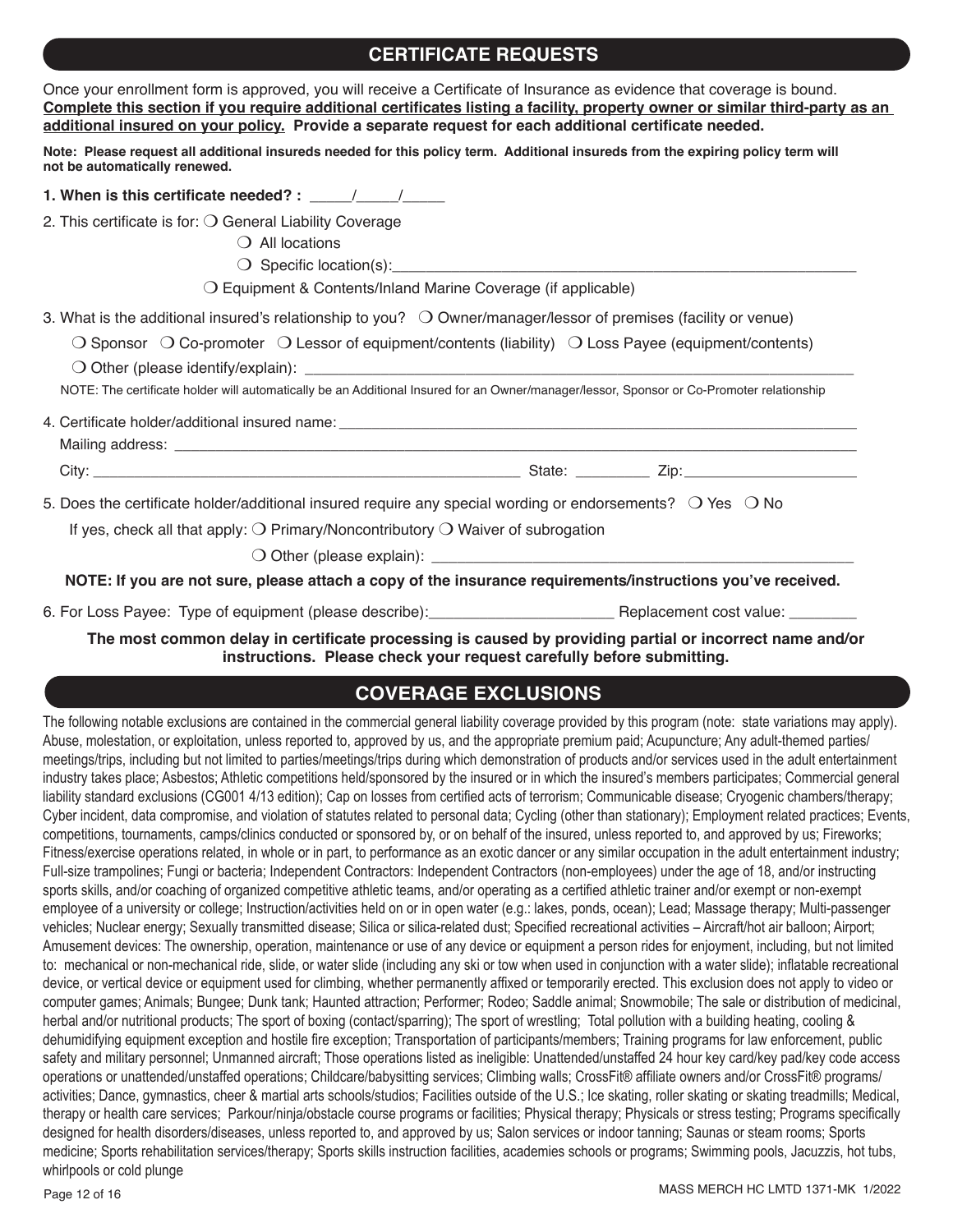## **ATTENTION: AGENTS**

**AGENTS: YOU MUST COMPLETE THE AGENT WARRANTY SECTION BELOW. Enrollments cannot be accepted unless this section is completed.**

|  | Please complete the information below. |  |
|--|----------------------------------------|--|
|--|----------------------------------------|--|

| Agency name:                     | Agent/contact name: |                |              |     |  |
|----------------------------------|---------------------|----------------|--------------|-----|--|
| Agency complete mailing address: |                     |                |              |     |  |
|                                  | Address             | City           | <b>State</b> | Zip |  |
|                                  |                     | Agency fax: () |              |     |  |
| Agent/contact e-mail address:    |                     | Tax I.D.       |              |     |  |

I represent and warrant as an insurance producer that I currently maintain, and will maintain, all individual, corporate or agency licenses or permits to conduct insurance business in the state coverage for this insured is being written. I further represent and warrant that I currently maintain errors and omissions insurance with a minimum limit of \$1,000,000 for myself, my officers, and employees. If requested by K&K, I will provide K&K with reasonably satisfactory evidence of all of the above mentioned items.

A 10% commission is available to licensed agents for this program. Please remit net payment of premium. Commissions are not to be calculated on any fees to the total premium.

I understand that agents do not have authority to issue binders or a certificate of insurance on behalf of this program.

| l Δ<br>--<br>$-$<br>-- | --- |
|------------------------|-----|
|                        |     |

**Electronic Signature Disclosure and Consent PLEASE READ, COMPLETE #9 BELOW, AND SIGN ON PAGE 14**

#### **Electronic Signature Disclosure and Consent**

The Electronic Signatures in Global and National Commerce Act (15 U.S.C. § 7001, et seq.) provides that a signature, contract or other record may not be denied legal effect, validity or enforceability solely because it is in electronic form or because an electronic signature was used in a transaction.

K&K Insurance Group (K&K), whether on its own behalf, and/or on behalf of an insurer and/or third parties, may utilize the internet, email, cloud services, digital storage, digital media or similar electronic means to transmit Policy Documents to its clients. This Agreement informs you of your rights when we are delivering and you are receiving such documents from us electronically.

By agreeing to proceed with this transaction, you acknowledge and consent to the following:

- 1. I hereby voluntarily consent to proceeding with this transaction, and all subsequent actions related to this transaction, electronically.
- 2. I understand that further documents relating to this insurance purchased through K&K, including but not limited to correspondence, communications, confirmations, requests for premium payments and policy documents, may, to the extent permitted by law, be transmitted by electronic means to me, including by e-mail sent to the e-mail address I have provided as part of this transaction and/or my on-line registration. I consent to such documents being provided to me electronically.
- 3. Notwithstanding paragraph 2, any notice of cancellation shall be sent to me by mailing to the address I have provided as part of my registration and/or application for insurance, or to such other address for which I have provided notice pursuant to the terms of the policy.
- 4. Any change or revision to the e-mail address or other electronic contact information which I have provided as part of this transaction and/or my on-line registration process shall be requested by me by faxing, emailing or by mailing a written notice to: K&K Insurance; 1712 Magnavox Way; Fort Wayne, IN 46804.
- 5. I understand that I have the right to obtain a paper copy of any electronic record provided to me pursuant to this transaction or any subsequent transaction involving my coverage by mailing a written request to the address provided in paragraph 4.
- 6. In order to access the electronic records provided, the following hardware and software are required: (a) a personal computer or other device through which Internet access is available, (b) an Internet connection, (c) an e-mail account with an Internet service provider, and (d) Adobe Acrobat Reader.
- 7. I understand that I have the right and option to withdraw my consent to the receipt of further electronic documents at any time by faxing, emailng or mailing a written request to the address provided in paragraph 4. By withdrawing my consent to electronic delivery of documents I understand that I will receive a paper copy of future policy documentation.
- 8. Information relating to this transaction is subject to the terms of our privacy statement, a copy of which is provided at www.kandkinsurance.com.
- 9. DOCUMENT DELIVERY. After this enrollment form is approved, you will receive a certificate of insurance showing evidence that coverage has been bound. When submitted through an insurance agent or broker, this coverage document will only be delivered to them. Additional certificate requests will be issued to the same person. Providing an email address in this application will be deemed consent to us to deliver documents and communication to you electronically.

If you **DO NOT** want to be emailed please check here and select your preferred method of document delivery.  $\bigcirc$ 

| un lu.   | attn. |
|----------|-------|
| παιι ιν. | attn: |
|          |       |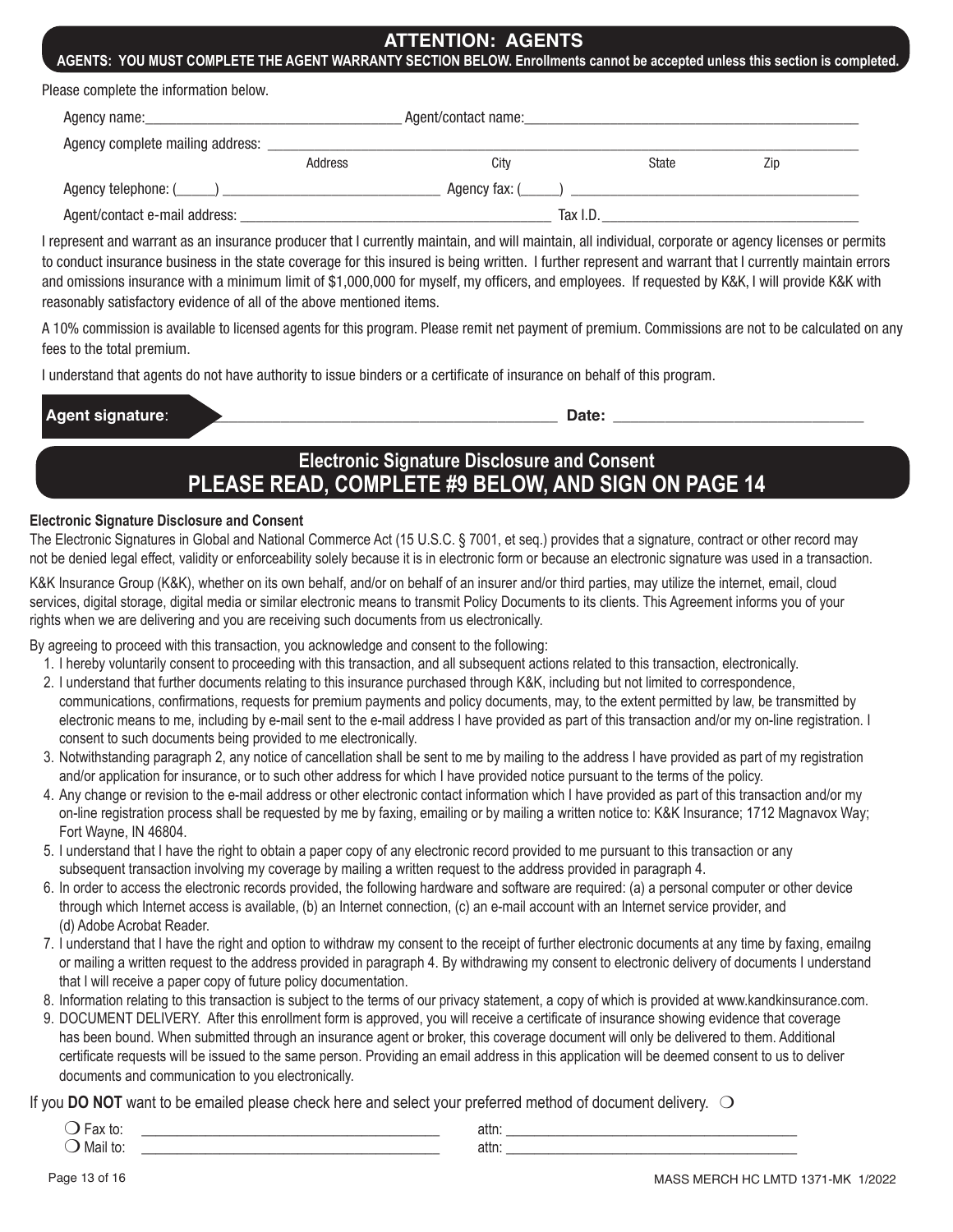# **COMPENSATION AND REPRESENTATION STATEMENT**

**Compensation and Other Disclosure Information:** K&K Insurance Group, Inc. ("K&K") is an insurance producer licensed in your state. Insurance producers are authorized by their license to confer with insurance purchasers about the benefits, terms and conditions of insurance contracts; to offer advice concerning the substantive benefits of particular insurance contracts; to sell insurance; and to obtain insurance for purchasers. The role of the producer in any particular transaction involves one or more of these activities. Compensation will be paid to the producer, based on the insurance contract the producer sells. Depending on the insurer(s) and insurance contract(s) the purchaser selects, compensation will be paid by the insurer(s) selling the insurance contract or by another third party. Such compensation may vary depending on a number of factors, including the insurance contract(s) and the insurer(s) the purchaser selects. In addition, K&K may charge a fee for administrative services. Your signature on your application, quote form, check, credit card and/or other authorization for payment of your premium, will be deemed to signify your consent to and acceptance of the terms and conditions including the compensation, as disclosed above, that is to be received by K&K. The insurance purchaser may obtain information about compensation expected to be received by the producer based in whole or in part on the sale of insurance to the purchaser, and compensation expected to be received based in whole or in part of any alternative quotes presented to the purchaser by the producer, by emailing a written request to warranty@kandkinsurance.com.

In addition, premiums paid by clients to K&K for remittance to insurers, client refunds and claim payments paid to K&K by insurance companies for remittance to clients are deposited into fiduciary accounts in accordance with applicable insurance laws until they are due to be paid to the insurance company or Client. Subject to such laws and the applicable insurance company's consent, where required, K&K will retain the interest or investment income earned while such funds are on deposit in such accounts.

In placing, renewing, consulting on or servicing your insurance coverages K&K and its affiliates may participate in contingent commission arrangements with insurance companies that provide for additional contingent compensation, if, for example, certain underwriting, profitability, volume or retention goals are achieved. Such goals are typically based on the total amount of certain insurance coverages placed by K&K with the insurance company or the overall performance of the policies placed with that insurance company, not on an individual policy basis. As a result, K&K may be considered to have an incentive to place your insurance coverages with a particular insurance company. Where K&K participates in contingent commission arrangements with insurance companies, K&K may be entitled to additional commission in the range of 0 to 5% depending upon whether and when specified thresholds are achieved.

Our liability to you, in total, for the duration of our business relationship for any and all damages, costs, and expenses (including but not limited to attorneys' fees), whether based on contract, tort (including negligence), or otherwise, in connection with or related to our services (including a failure to provide a service) that we provide in total shall be limited to the lesser of \$2,500,000 or the singular annual limit of the policy of insurance procured by us on your behalf from which your damages arise.

This liability limitation applies to you, our client, and extends to our client's parent(s), affiliates, subsidiaries, and their respective directors, officers, employees and agents (each a "Client Group Member" of the "Client Group") wherever located that seek to assert claims against K&K, and its parent(s), affiliates, subsidiaries and their respective directors, officers, employees and agents (each an "K&K Group Member" of the "K&K Group"). Nothing in this liability limitation section implies that any K&K Group Member owes or accepts any duty or responsibility to any Client Group Member.

If you or any of your Group Members asserts any claims or makes any demands against us or any K&K Group Member for a total amount in excess of this liability limitation, then you agree to indemnify K&K for any and all liabilities, costs, damages and expenses, including attorneys' fees, incurred by K&K or any K&K Group Member that exceeds this liability limitation.

Aon Corporation, our ultimate parent company, and its affiliates have from time to time sponsored and invested in insurance and reinsurance companies. While we generally undertake such activities with a view to creating an orderly flow of capacity for our clients, we also seek an appropriate return on our investment. These investments, for which Aon is generally at-risk for potential price loss, typically are small and range from fixed-income to common stock transactions. In such case, the gains or losses we make through your investments could potentially be linked, in part, to the results of treaties or policies transacted with you. Please visit the Aon website at http://www.aon.com/market\_relationships for a current listing of insurance and reinsurance carriers in which Aon Corporate and its affiliates hold any ownership interest.

## **Representation Statement**

The undersigned authorized officer of the applicant declares that the statements set forth herein are true to the best of his or her knowledge. The undersigned authorized officer agrees that if the information supplied on the application changes between the date of the application and the effective date of the insurance, he/she (undersigned) will immediately notify the insurer of such changes, and the insurer may withdraw or modify any outstanding quotations and/or authorization or agreement to bind the insurance. Signing of this application does not bind the applicant to the insurer to complete the insurance.

I am aware that accurate reporting is required for premium calculation and that my books and records, as they relate to this coverage, may be examined or audited by the company at any time during the coverage period and up to three years thereafter. I acknowledge that intentional misrepresentation or misreporting may jeopardize coverage and that the company reserves the right to decline/void any ineligible coverage.

I further acknowledge that, I have reviewed all information provided with this enrollment form and understand the exclusions which apply, as well as the activities and operations for which coverage is not provided.

#### **Applicant name** (from page 6):

| App                    |        | υαισ |
|------------------------|--------|------|
| <b>Printe</b><br>name: | Title: |      |

**If an agent:** Check here to acknowledge you are signing on behalf of the named insured  $\bigcirc$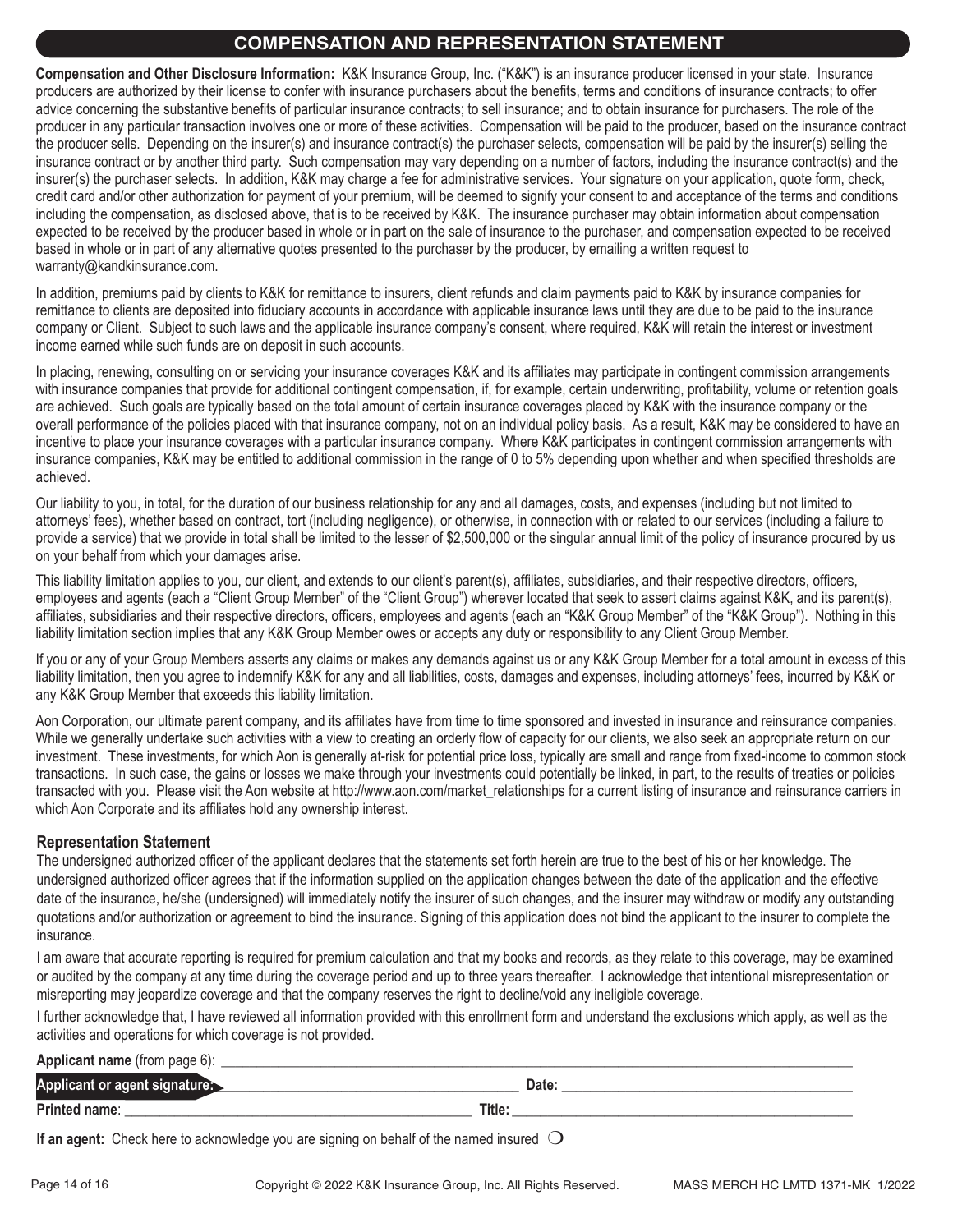# **IMPORTANT INFORMATION. PLEASE READ.**

## **Fair Credit Report Act Notice**

Personal information about you, including information from a credit or other investigative report, may be collected from persons other than you in connection with this application for insurance and subsequent amendments and renewals. Such information as well as other personal and privileged information collected by us or our agents may in certain circumstances be disclosed to third parties without your authorization. Credit scoring information may be used to help determine either your eligibility for insurance or the premium you will be charged. We may use a third party in connection with the development of your score. You have the right to review your personal information in our files and can request correction of any inaccuracies. A more detailed description of your rights and our practices regarding such information is available upon request. Contact your agent or broker for instructions on how to submit a request to us

## **Fraud Warning**

**Applicable in AL, AR, DC, LA, MD, NM, RI and WV:** Any person who knowingly (or willfully)\* presents a false or fraudulent claim for payment of a loss or benefit or knowingly (or willfully)\* presents false information in an application for insurance is guilty of a crime and may be subject to fines and confinement in prison. \*Applies in MD only.

**Applicable in CO:** It is unlawful to knowingly provide false, incomplete, or misleading facts or information to an insurance company for the purpose of defrauding or attempting to defraud the company. Penalties may include imprisonment, fines, denial of insurance and civil damages. Any insurance company or agent of an insurance company who knowingly provides false, incomplete, or misleading facts or information to a policyholder or claimant for the purpose of defrauding or attempting to defraud the policyholder or claimant with regard to a settlement or award payable from insurance proceeds shall be reported to the Colorado Division of Insurance within the Department of Regulatory Agencies.

**Applicable in FL and OK:** Any person who knowingly and with intent to injure, defraud, or deceive any insurer files a statement of claim or an application containing any false, incomplete, or misleading information is guilty of a felony (of the third degree)\*. \*Applies in FL only.

**Applicable in KS:** Any person who, knowingly and with intent to defraud, presents, causes to be presented or prepares with knowledge or belief that it will be presented to or by an insurer, purported insurer, broker or any agent thereof, any written, electronic, electronic impulse, facsimile, magnetic, oral, or telephonic communication or statement as part of, or in support of, an application for the issuance of, or the rating of an insurance policy for personal or commercial insurance, or a claim for payment or other benefit pursuant to an insurance policy for commercial or personal insurance which such person knows to contain materially false information concerning any fact material thereto; or conceals, for the purpose of misleading, information concerning any fact material thereto commits a fraudulent insurance act.

**Applicable in KY, NY, OH and PA:** Any person who knowingly and with intent to defraud any insurance company or other person files an application for insurance or statement of claim containing any materially false information or conceals for the purpose of misleading, information concerning any fact material thereto commits a fraudulent insurance act, which is a crime and subjects such person to criminal and civil penalties (not to exceed five thousand dollars and the stated value of the claim for each such violation)\*. \*Applies in NY only.

**Applicable in ME, TN, VA and WA:** It is a crime to knowingly provide false, incomplete or misleading information to an insurance company for the purpose of defrauding the company. Penalties (may)\* include imprisonment, fines and denial of insurance benefits. \*Applies in ME only.

**Applicable in MN:** A person who files a claim with intent to defraud or helps commit a fraud against an insurer is guilty of a crime.

**Applicable in NJ:** Any person who includes any false or misleading information on an application for an insurance policy is subject to criminal and civil penalties.

**Applicable in OR:** Any person who knowingly and with intent to defraud or solicit another to defraud the insurer by submitting an application containing a false statement as to any material fact may be violating state law.

**Applicable in VT:** Any person who knowingly presents a false statement in an application for insurance may be guilty of a criminal offense and subject to penalties under state law.

Applicable in all other states: Any person who knowingly and with intent to defraud any insurance company or other person files an application for insurance or statement of claim containing any materially false information or conceals for the purpose of misleading, information concerning any fact material thereto commits a fraudulent insurance act, which is a crime and subjects such person to criminal and civil penalties.